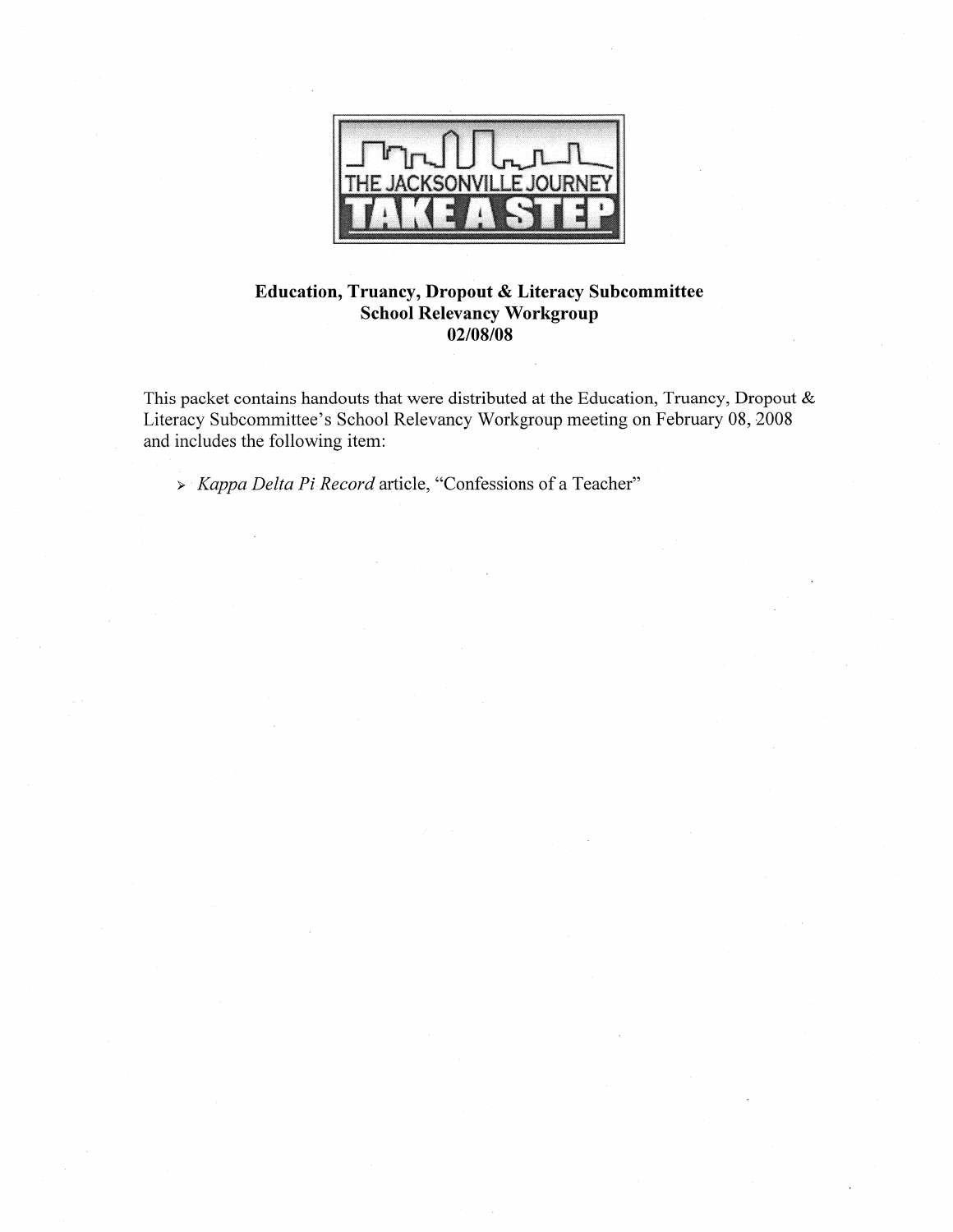

# Confessions of an

**TANK REAL PROPERTY** 



The Impact of Culture Shock on Teaching in Low-Performing **Schools by Cheryl McClean Larson**

T NIN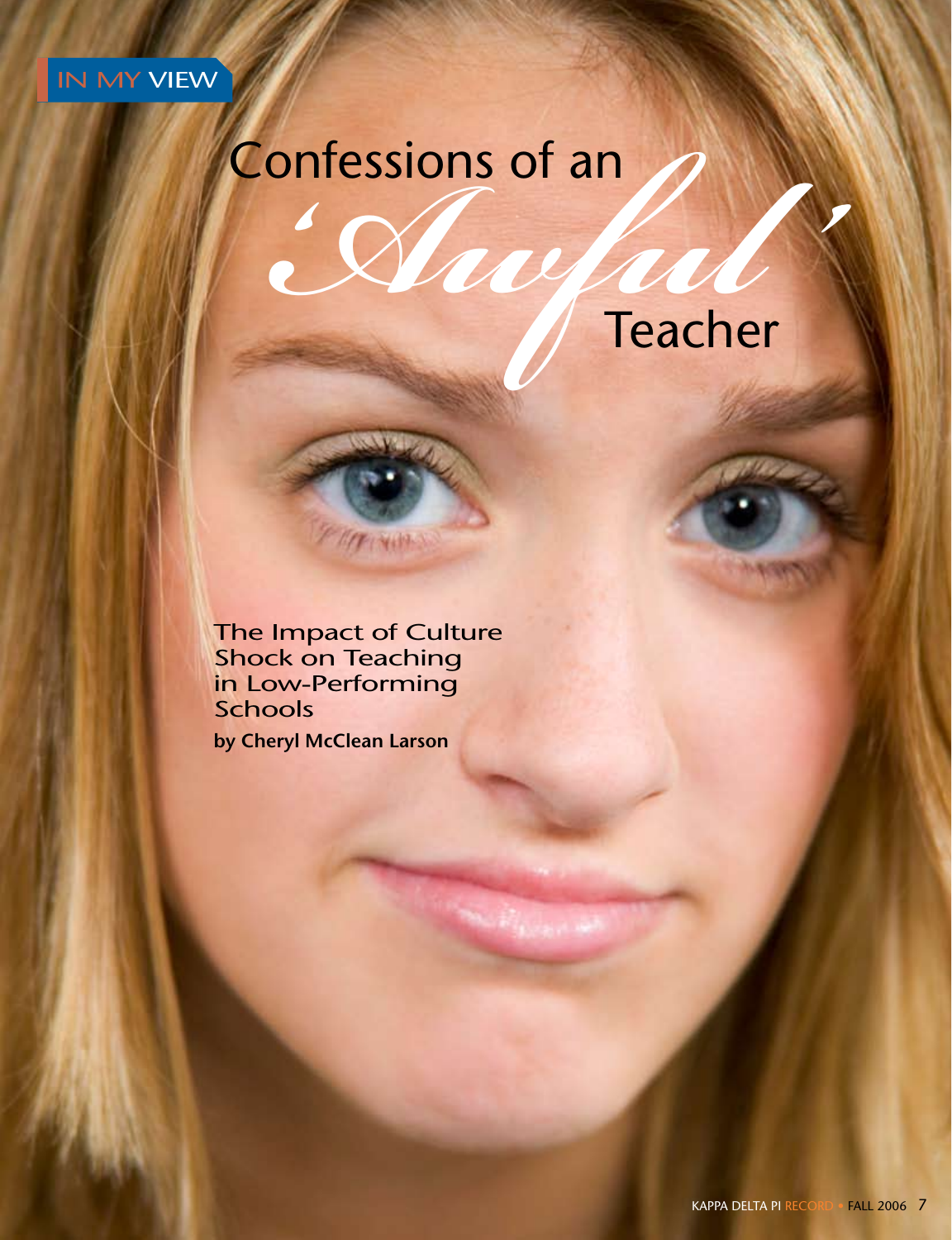

A few years back, I was walking through the halls of a school identified by its district as low-performing. Looking over the half-walls into classrooms on either side, I saw students in rows, heads down, quietly completing worksheets. Suddenly, a yell broke the silence. I turned and saw a teacher shrieking reprimands at a young student. The halls echoed with the teacher's shrill voice, but no one else appeared to take note.



*Cheryl McClean Larson is Director of Curriculum and Instruction for the Plattsmouth Community School District in Omaha, Nebraska. She has taught in Africa, Singapore, and the United States. Her research interest is supporting teachers new to urban poor schools through cultural awareness. She is a member of Kappa Delta Pi.*

As I sat in the classroom down the hall, I cringed as the screams came again and again. Later, I angrily vented to a friend about the inappropriateness of what I had seen and heard. However, as I think back to this situation, I find that I now have more questions than accusations. It was easy to assume that this was an ineffective teacher—and maybe she was. But perhaps there was more to this story.

#### The Need for **Change**

Teachers at low-performing schools show up day after day to deal with school cultures, student needs, and stresses that their colleagues in other schools don't have to face. In addition, they often are subjected to bad press, accusations, and chastisements because of their students' low test scores. Statistically, this hard-working group of teachers includes a disproportionate number of inexperienced, under-qualified, and ineffective teachers (U.S. Department of Education 2004; Darling-Hammond 2001). These teachers care, work late hours,

and teach the best way they know how.

Rather than assigning blame or denigrating teachers working in these schools, the Learning First Alliance (2005), made up of 12 professional teaching organizations, developed a framework for addressing the vicious staffing cycle that makes it difficult for these schools to retain and recruit qualified personnel. The goal of the Alliance is to make "low-performing schools the kinds of places where our best educators will want to work" (Learning First Alliance 2005, 2).

This is not an easy task. In North Carolina, the Superintendent of the Charlotte-Mecklenburg Schools is threatening to require the system's most experienced teachers to move to highpoverty schools if financial incentives alone don't work. Ninety-four percent of the members of a local teachers' association are opposed to the plan, and nearly 80 percent say they might leave the district if they are forced to work in a low-performing school (Servatius 2005). Instead of acknowledging their concerns, a local official attacked the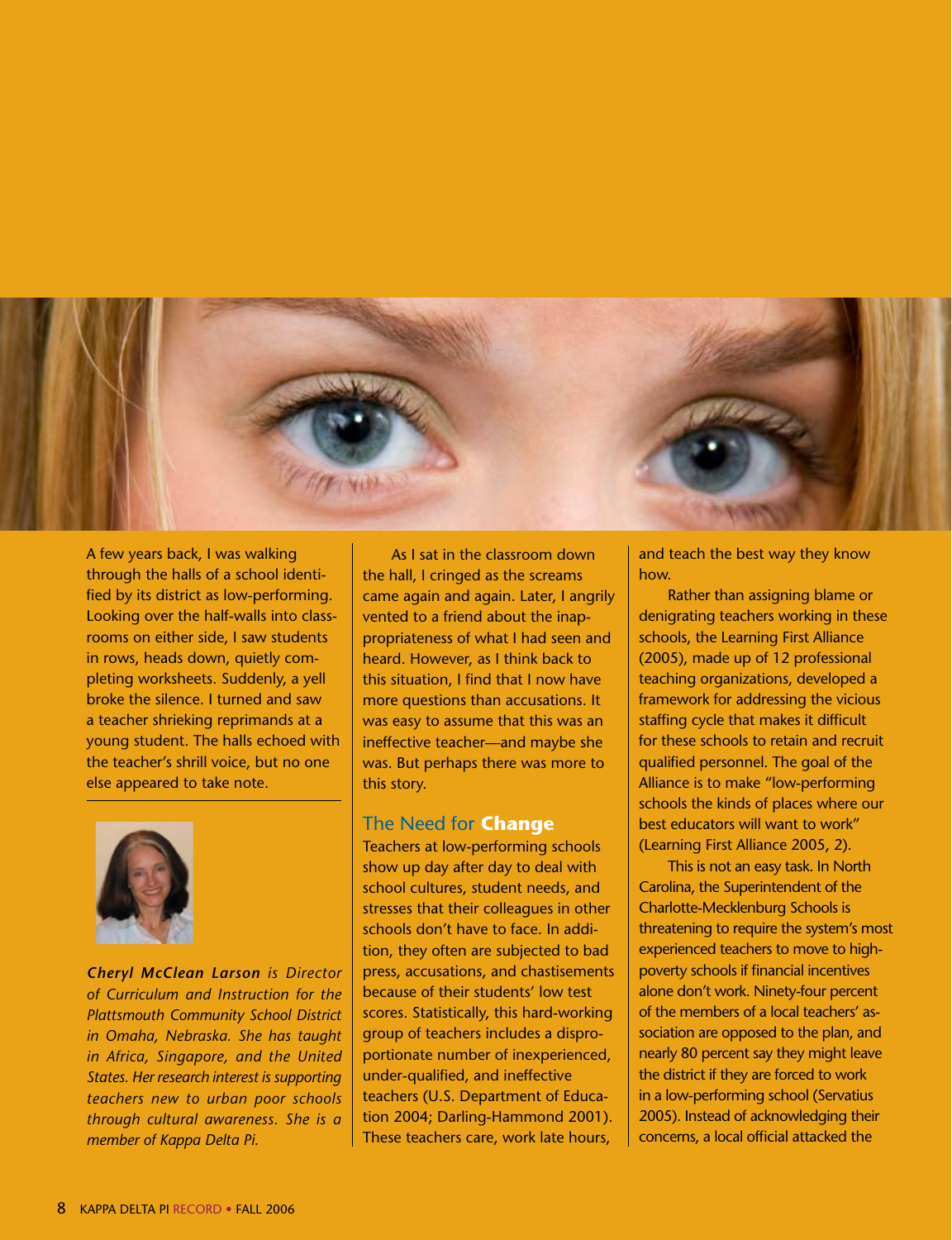teachers, claiming that they lack dedication because they aren't willing to teach where they are needed (Servatius 2005).

The solution does not lie in forcing teachers to be where they don't want to be, criticizing teachers who hesitate to move, and labeling teachers who are considering leaving as quitters. Getting at the answer requires looking at the conditions that cause dedicated and thoughtful teachers to refuse to teach, to leave the students who need them most, or to become—or appear to become—incompetent teachers.

The need to analyze the conditions at low-performing schools is very real to me, because I faced these conditions myself. After I had accrued teaching experiences at the elementary, middle, and college levels in schools in the Midwest, Burkina Faso, and Singapore, I was ready for the next challenge. So, I accepted a lead teacher position in a Title I school in the South. Confident that my working class background and experience with diverse students would help, I set out to face the daily joys and challenges of this new environment.

Somewhere along the way, however, I fell into ineffectiveness becoming a controlling, punitive, and stressed-out teacher. Reflecting on the experience, I understood how the pressures could challenge a teacher's dedication and extinguish his or her enthusiasm. Yet, how could a career educator change into someone that children call an "awful" teacher? I couldn't figure out how I had become the "screamer" I had once criticized.

#### The Fall into **Ineffectiveness**

My first year at the Title I school had its stresses, but I had considered my efforts successful. I was able to integrate units, individualize instruction, and introduce new learning strategies with the support of my team and the administration.

My second year, however, was much different. Teachers, parents,

administrators, and even the custodians commented on the needs of my students. The first part of that year, I worked to identify and address those needs. Eventually, though, the stress began to build. By late autumn, my

on two district committees, and two children at home, I didn't have time to step back and clearly see what was happening.

I returned after winter break, hopeful and determined to persevere.

"I knew that the Title I environment would be different, but had not even considered that I might experience culture shock."

students weren't learning and behaving as I expected. Worst of all, I had not been able to develop the level of community I anticipated. Students didn't listen. They talked in the hallway and failed to complete work. They picked fights, lied, and stole things. I had faced all of these situations before, but I somehow was no longer able to work through them.

I cared deeply, took responsibility for my students' learning, set realistic standards, and worked with my colleagues to plan effective lessons. I was doing everything I knew to do, but nothing was working. My expectations were high, and my past successes tormented rather than supported me. What more did I need to do?

The weight of my responsibility was leading to sleepless nights. I kept searching for answers. I read current research and conferred with my colleagues. Much of what I ascertained simply reiterated what I already knew, and some of it didn't fit with my philosophy of teaching. "Keep them in for recess more." "Give them fewer choices." "Stop doing so much group work." "Use rows." It was confusing. I needed more time to think. But with a full teaching day, papers to correct, lessons to develop, responsibilities

When my principal asked how it was going, I replied, "Great!" We were making progress, but not enough. There were still too many interruptions and disagreements; we were losing instructional time.

One January morning, a district administrator came to visit my classroom. The note she left was complimentary, but called attention to my "very active class." This innocuous comment, as well as the follow-up observations to determine whether or not team classes should be balanced differently, felt like announcements of my incompetence. Obviously, I couldn't handle my students. To me, it was clear that I was an "awful" teacher.

Less than two weeks later, my desks were arranged in rows; I was marking multiple transgressions on the discipline chart and keeping many children inside during recess; and my voice was much louder than it ever should have been. My remarks and actions were full of contradictions. I heard myself first blaming the students, and subsequently defending them.

Crying almost every night, I told my father that I hated teaching, though I knew I wouldn't do anything else. I ignored my inner pleas to ask for a mentor. "Stop whining," I told myself.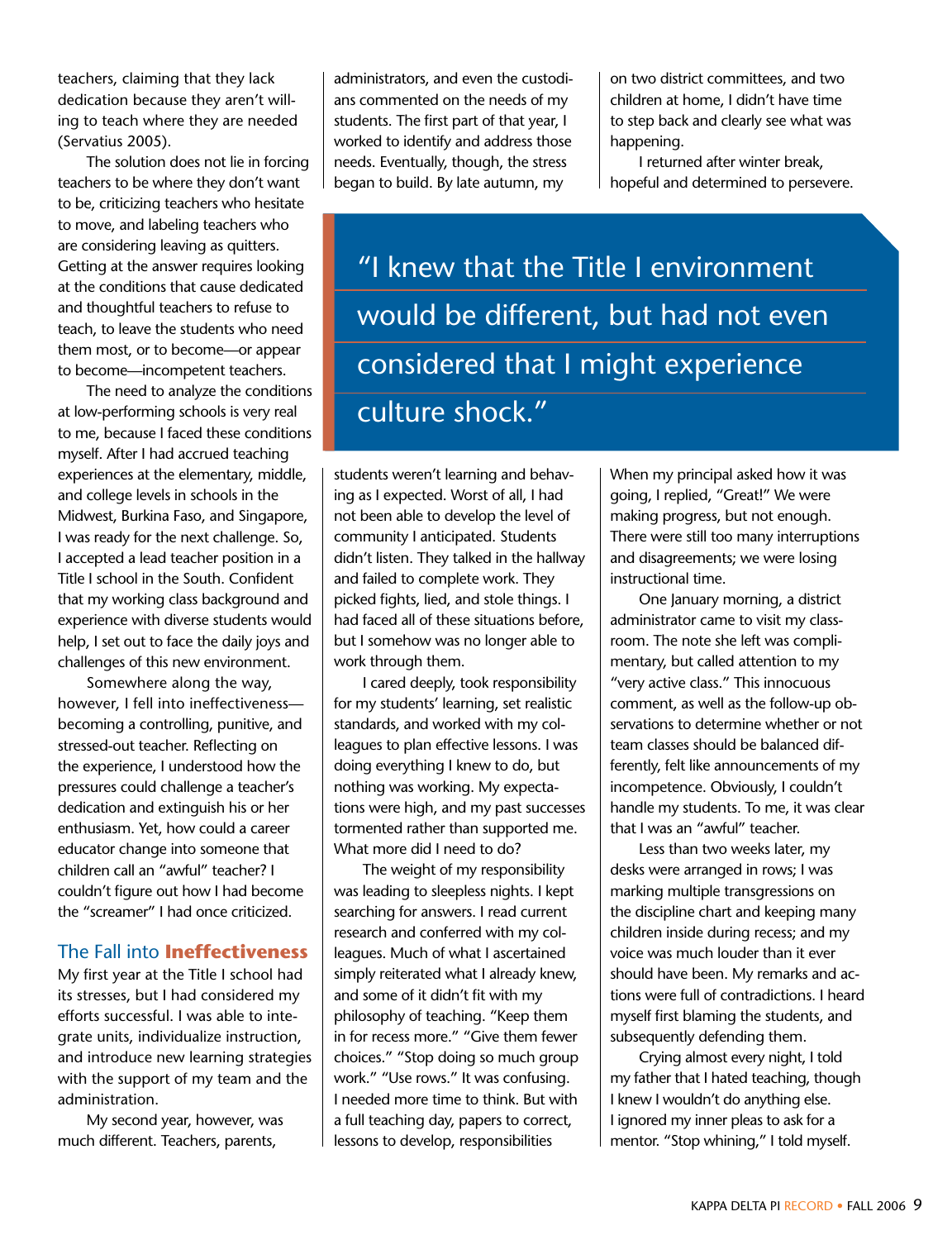Yet, I began to worry that I might be hurting my students rather than helping them. Doubt weakened my foundation and perpetuated my transgressions. Of course, my students didn't need rows, marks, and yelling to be successful. They didn't need this useless teacher I had become. They needed me, but I wasn't there for them.

After watching my class community fall apart, seeing the frustration and distrust in my students' eyes, and not being able to look myself in the mirror, I said, "This has got to stop!" I went back to letting my teaching philosophy guide my decisions. I began to listen differently to my students' concerns, noticed more details in their actions, and understood more of the hidden messages in their words. During an

observation, a district administrator remarked, "Do you know what these kids need? One more year with you!" I smiled, realizing that I had learned a great deal during my fall into ineffectiveness. Nonetheless, I'll never forget having lost my students' trust—and trust in myself as well.

# The Discovery: **It's Culture Shock!**

To discern what had happened to me took a long time. The source of my difficulties could not be attributed, in large part, to the children, the parents, the administration, or my colleagues. That left only me. I questioned my dedication, my beliefs, and my competence; but they weren't the problem.

After talking with a colleague from

# **How to Respond to Culture Shock**

- Realize that practically everyone faces it. It's natural and not a sign you're deficient.
- Be ready for the lessons that culture shock teaches—for example, no one culture possesses the best way of providing for human needs.
- Know thy host community. Pursue your information gathering assiduously.
- Look for logical reasons behind everything that seems strange, difficult, or confusing.
- Try to trace every "strange" action you observe in your new culture to its underlying value(s).
- Make a list of all the positive things you can identify about the situation.
- Don't succumb to the temptation of disparaging the host culture.
- Maintain a good sense of humor. Be ready to laugh at your cultural gaffes. Laughter is one of the best antidotes to culture shock.
- Avoid people that are in a permanent state of culture shock.
- Find someone who has gone through culture shock and has a positive attitude, and use this person as a sounding board.
- Make friends with someone from the host culture. Try to develop a deeper relationship. Present some of the problems you are having, but take care not to sound critical of the culture.
- Keep busy; stay active. Don't sit around and feel sorry for yourself.
- During deepest plunges into culture shock, take a trip. Get away to a scenic spot. Take time for yourself away from the community.
- When looking for advice, focus on how you are feeling rather than on what you think are the causes of your problems.
- Even during the worst times, have faith that you will work your way through culture shock to the brighter days that lie ahead. –Adapted from Kohls (2001)

Singapore, I believe that I've figured it out. What I had experienced might be described as culture shock. The inevitable impact of culture shock has long been recognized by international educators and businesses (Suutari and Brewster 1998). I had dealt with it in Africa and Singapore, but then I had been warned about it, expected it, and had been helped through it.

Here, I had been caught off guard. I was at a school in my home country, minutes from my home. I knew that the Title I environment would be different, but had not even considered that I might experience culture shock. I had forgotten that the shock is often more pronounced when cultures are more similar than not (Franko 1971). The school environment appeared so familiar, yet it functioned in very different ways. I thought I knew the culture of my students—but I didn't.

# The Progression of **Culture Shock**

Kohls (2001, 91) defined culture shock as "the term used to describe the more pronounced reactions to the psychological disorientation most people experience when they move for an extended period of time into a culture markedly different from their own." Oberg (1960), who was first credited with diagnosing culture shock, identified four distinct phases—with which I can relate:

- During the first, or *honeymoon phase*, the new culture is exciting and differences are stimulating. After the initial euphoria, the mysterious sets of new norms eventually lead to unease and, at times, more debilitating frustrations.
- Then, the newcomers hit the *rejection phase*, where the glow of newness fades and reveals unpleasant realities. Symptoms of this phase include changes in temperament, depression, and feelings of powerlessness. People